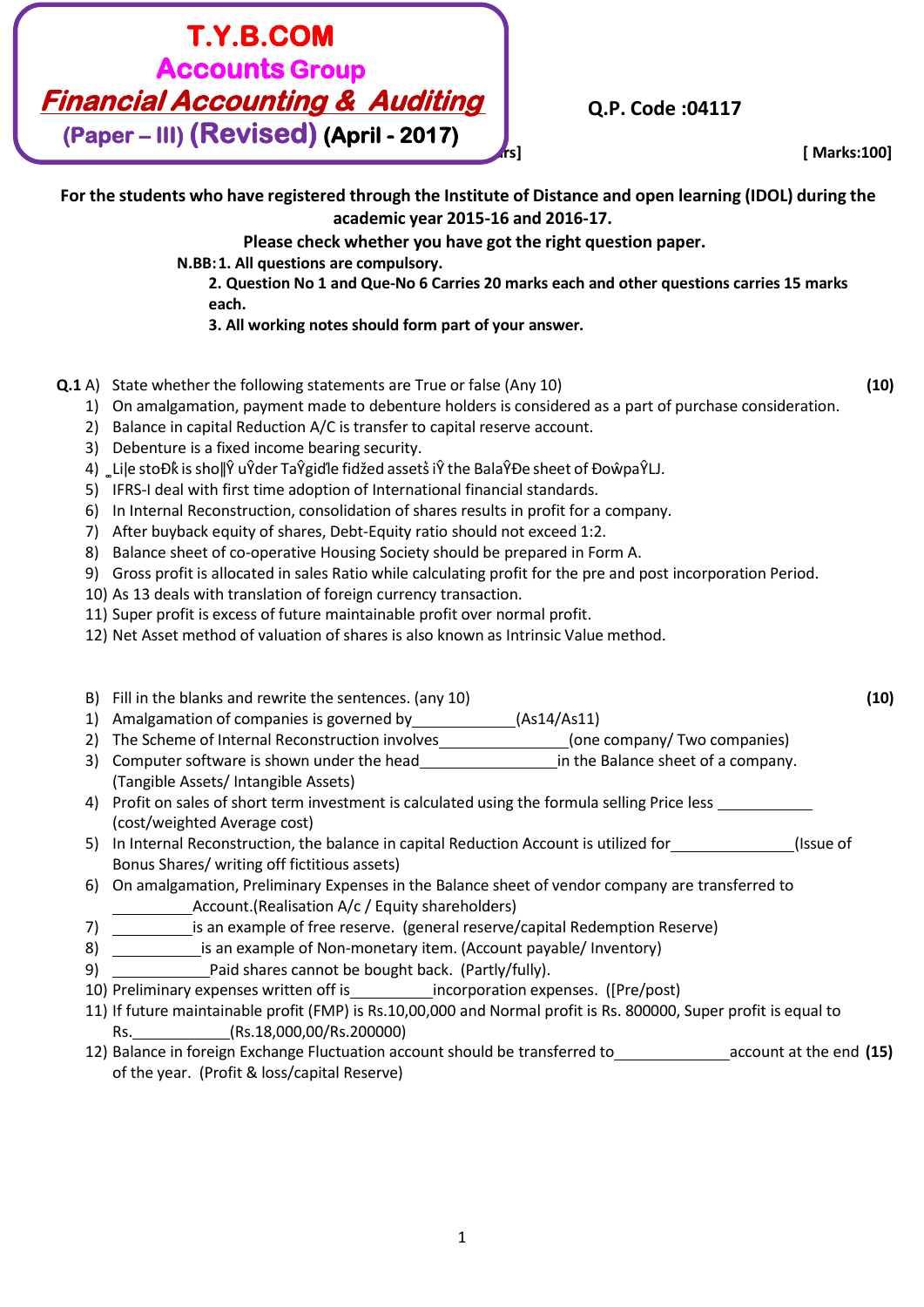# **Q.P. Code :04117**

**Q.2** M/S Ram Ltd. And M/s sham Ltd. have agreed to amalgamate. A new company M/s Ramesh Ltd has been formed to take over the combined concern as on 31<sup>st</sup> Dec 2016.

### Balance Sheet of M/s Ram Ltd as on 31<sup>st</sup> Dec 2016

| Liabilities                          | Amount (Rs) | Assets                  | Amount (Rs) |
|--------------------------------------|-------------|-------------------------|-------------|
| Equity share capital-1,00,000 shares |             | Land                    | 25,00,000   |
| Rs.100 each                          |             | <b>Building</b>         | 15,00,000   |
|                                      | 100,00,000  | Plants                  | 25,00,000   |
|                                      |             |                         |             |
| <b>General Reserve</b>               | 20,000      | Machinery               | 26,02,400   |
| Profit & Loss A/c                    | 30,000      | <b>Stock</b>            | 5,38,000    |
| Sundry creation                      | 1,00,000    | <b>Debtors</b>          | 1,71,800    |
| <b>Bills Payable</b>                 | 87000       | <b>Bills Receivable</b> | 1,68,800    |
|                                      |             | Cash Balance            | 1,30,000    |
|                                      |             | <b>Bank Balance</b>     | 1,26,000    |
|                                      | 1,02,37,000 |                         | 1,02,37,000 |

Balance sheet of

#### M/s Sham Ltd

as on 31-12-2016

| Liabilities                         | Amount    | Assets              | Amount (Rs) |
|-------------------------------------|-----------|---------------------|-------------|
|                                     | (Rs)      |                     |             |
| <b>Share Capital</b>                |           | Land & Building     | 20,00,000   |
| 260000 Equity shares of Rs. 10 each |           | Plant & Machinery.  | 10,29,000   |
|                                     | 26,00,000 | <b>Stock</b>        | 1,40,000    |
| Reserve Fund                        | 66000     | <b>Debtors</b>      | 1,57,200    |
| Profit & Loss A/C                   | 1,00,000  | Cash & Bank Balance | 1,36,800    |
| Capital Reserve                     | 84000     | Good will           | 100,000     |
| 6% Debenture                        | 5,00,000  |                     |             |
| Sundry creditors                    | 1,53,000  |                     |             |
| <b>Bills Payable</b>                | 60,000    |                     |             |
|                                     | 35,63,000 |                     | 35,63,000   |

 The Assets and Liabilities of two companies have been agreed to be taken over at book value. The payment is made in the form of Equity shares. Authorized capital of new company Rs.200, 00,000 divided into Equity shares of RS. 100 each

You are required to-

- a) Calculate Purchase consideration payable by the new company.
- b) Give opening Journal Entries in the Books of M/s Ramesh Ltd.
- c) Prepare the Balance sheet of new company (in revised format) after amalgamation.

OR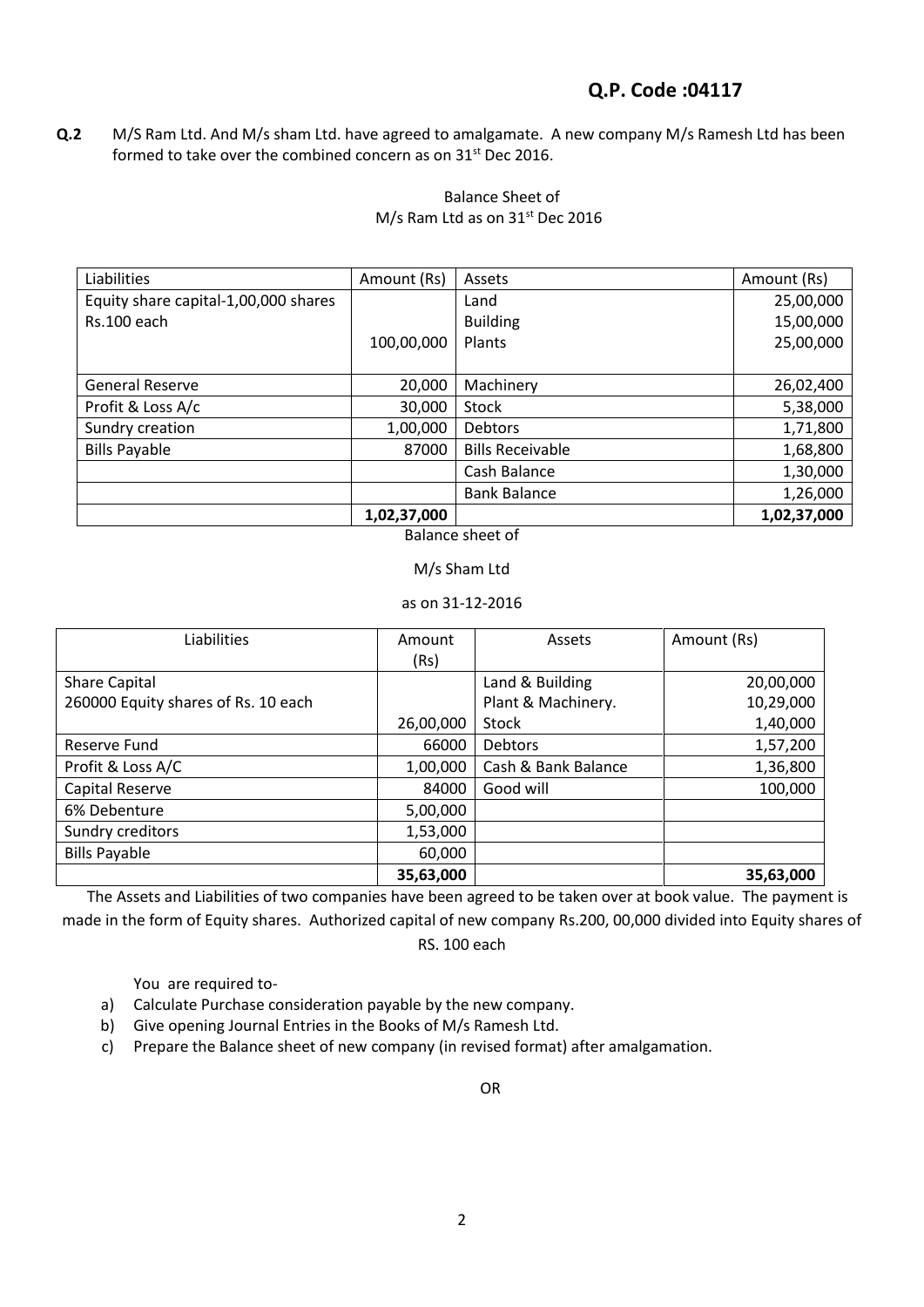**(15)** 

**Q.2** The following balances appeared in the books of Datta company Ltd. As on 31<sup>st</sup> March 2014

| Particulars                   | Debit (Rs.) | Credit (Rs.) |
|-------------------------------|-------------|--------------|
| Equity shares capital         |             |              |
| Issue, subscribed, paid up    |             | -------      |
| 10,000 shares of Rs.100 each  |             | 10,00,000    |
| <b>General Reserve</b>        |             | 3,00,000     |
| <b>Unclaimed Dividend</b>     |             | 13,000       |
| <b>Trade Creditors</b>        |             | 60,000       |
| <b>Account Payables</b>       |             | 13,000       |
| <b>Purchase and Sales</b>     | 17,76,000   | 30,00,000    |
| <b>Building at cost</b>       | 10,00,000   |              |
| <b>Manufacturing Expenses</b> | 4,00,000    |              |
| <b>Establishment Charges</b>  | 86,000      |              |
| <b>General Expenses</b>       | 90,000      |              |
| Plant & Machinery at Cost     | 3,00,000    |              |
| Vehicles at cost              | 1,00,000    |              |
| Furniture at cost             | 2,50,000    |              |
| Opening stock                 | 62,600      |              |
| Sun. Debtors                  | 1,00,000    |              |
| <b>Bill Receivable</b>        | 37,600      |              |
| Investment                    | 1,00,000    |              |
| <b>Depreciation Reserve</b>   |             | 1,50,000     |
| Advance Payment of Income     | 60,000      |              |
| tax                           |             |              |
| Cash & Bank Balance           | 1,49,800    |              |
| Director fees                 | 2,40,000    |              |
| Interest on Investment        |             | 16,000       |
| <b>Staff Provided fund</b>    |             | 1,10,000     |
| Profit & Loss Account (1st    |             | 90,000       |
| April/2013)                   |             |              |
|                               | 47,52,000   | 47,52,000    |

From the above balance and following information **you are required to prepare a statement of profit & loss for the year ending 31st March 2014** and its Balance sheet as on 31st march 2014 (Revised format-vertical form) Ignore Previous year's figures.

1) The stock on  $31<sup>st</sup>$  March 2014 work valued at Rs.1,36,400 (Market price Rs.1,40,000)

2) Provide Rs.18000 for depreciation on fixed Assets, Rs.50, 000 for managing Directors remuneration and Rs.10, 000 for the company's contribution to staff provident fund.

- 3) A provision of Rs.66000 for takes in respect of the profit for 2013-2014 is considered necessary.
- 4) The directors propose a find dividend at 6% after transfer to General Reserve Rs.20, 000.
- 5) A Claim of Rs.15000 for workmen's compensation is being disputed by the company.
- 6) Market value of investment as on 31/03/2014 Rs.1, 10,000.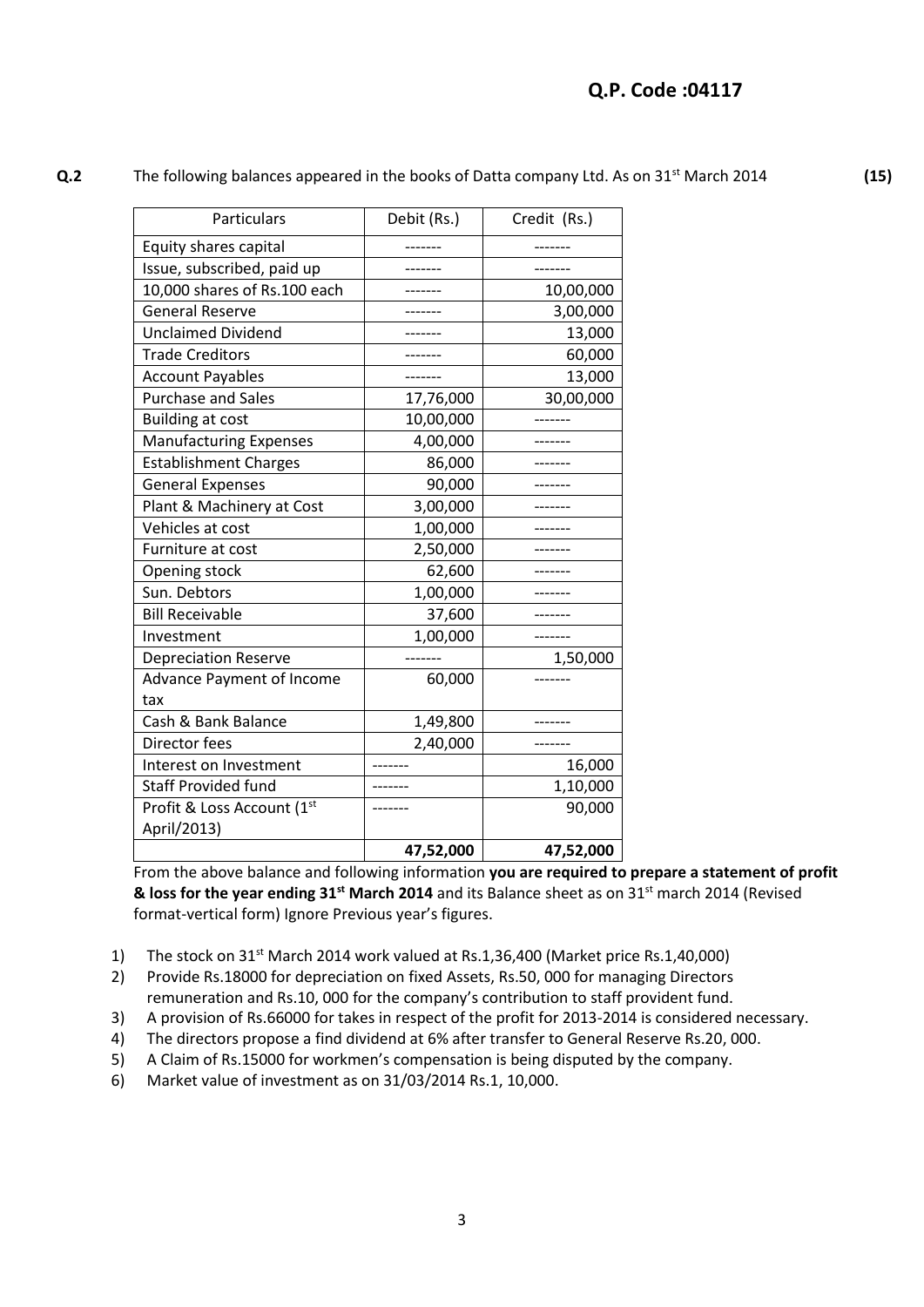#### **Q.3** Following is the Balance sheet of M/s Mahendra prasad as on 31st March 2016 **(15)**  Balance Sheet as on 31|03|2016

| <b>Dalafice STIEEL as OIT STIPS 2010</b> |              |                   |              |  |  |  |
|------------------------------------------|--------------|-------------------|--------------|--|--|--|
| Liabilities                              | Rs.          | Assets            | Rs.          |  |  |  |
| Equity share capital-                    |              | Goodwill          | 6,00,000     |  |  |  |
| Shares of & 10 each                      | 30,00,000    | Land              | 15,00,000    |  |  |  |
| 10% preference Share Capital             |              | <b>Building</b>   | 15,00,000    |  |  |  |
| - Shares of Rs.10 each                   |              |                   |              |  |  |  |
|                                          | 15,00,000    | Investment        | 15,00,000    |  |  |  |
| 10% Debentures                           | 6,00,000     | <b>Stock</b>      | 12,00,000    |  |  |  |
| Sundry creditors                         | 6,00,000     | Profit & loss A/c | 15,00,000    |  |  |  |
| Other liabilities                        | 21,00,000    |                   |              |  |  |  |
| Total                                    | RS.78,00,000 | Total             | Rs.78,00,000 |  |  |  |

The scheme of reconstruction approved by the court as under--

- 1) Each equity shares will be written down from Rs.10 to Rs.6 fully paid.
- 2) Each 10% Preference shares is be written down from Rs.10 to Rs.8 fully paid. Their preference shares to be converted into 12% Preferences shares of Rs.2 each and remaining into Equity shares of Rs.6 each fully paid.
- 3) 10% Debenture holders agreed to waive 20% of their rights.
- 4) Assets revalued as under----- Land Rs.3600,000, Building Rs.36,00,000 stock to be reduced by 20%
- 5) Creditors dues are settled as follows:-- 30% paid immediate, 50% paid in issue of 10% Debenture and 20% amount cancelled.
- 6) All Intangible and fictitious assets are to be written off.
- 7) 45000 equity shares of Rs.6 each were issued to the public for cash.
	- You are required to prepare----
		- a) Capital Reduction A/C.

b)Balance sheet of the company after reconstruction (Revised-Vertical format)

OR

**Q.3** Sai Ltd of Ratnagiri sold good worth US \$1, 80,000 to TRM Ltd U.S.A. on 1<sup>st</sup> Jan 2015. The payment received from TRM Ltd U.S.A. was as under :-

On 1st February 2015-\$ 1, 06,000

on 25th April 2015 US \$ 74,000.

On 1<sup>st</sup> Feb 2015 Sai Ltd sold goods worth US \$ 1,00,000 to BLC Ltd of U.S.A. Payment received from BLC Ltd as under:-

On 1st March 2015 US \$ 60,000

On 25th April 2015 US \$ 40,000

Company close its books of account on 31<sup>st</sup> March every year The Exchange Rate Per US \$ were as under.

| 1.1.2015 | <b>Rs.51</b> |
|----------|--------------|
|          |              |

- 1.2.2015 Rs.50
- 1.3.2015 Rs.52
- 31.3.2015 Rs.48
- 25.4.2015 Rs.49

Pass Journal Entries in the Books of Sai Ltd. Ratnagiri to record the above transactions.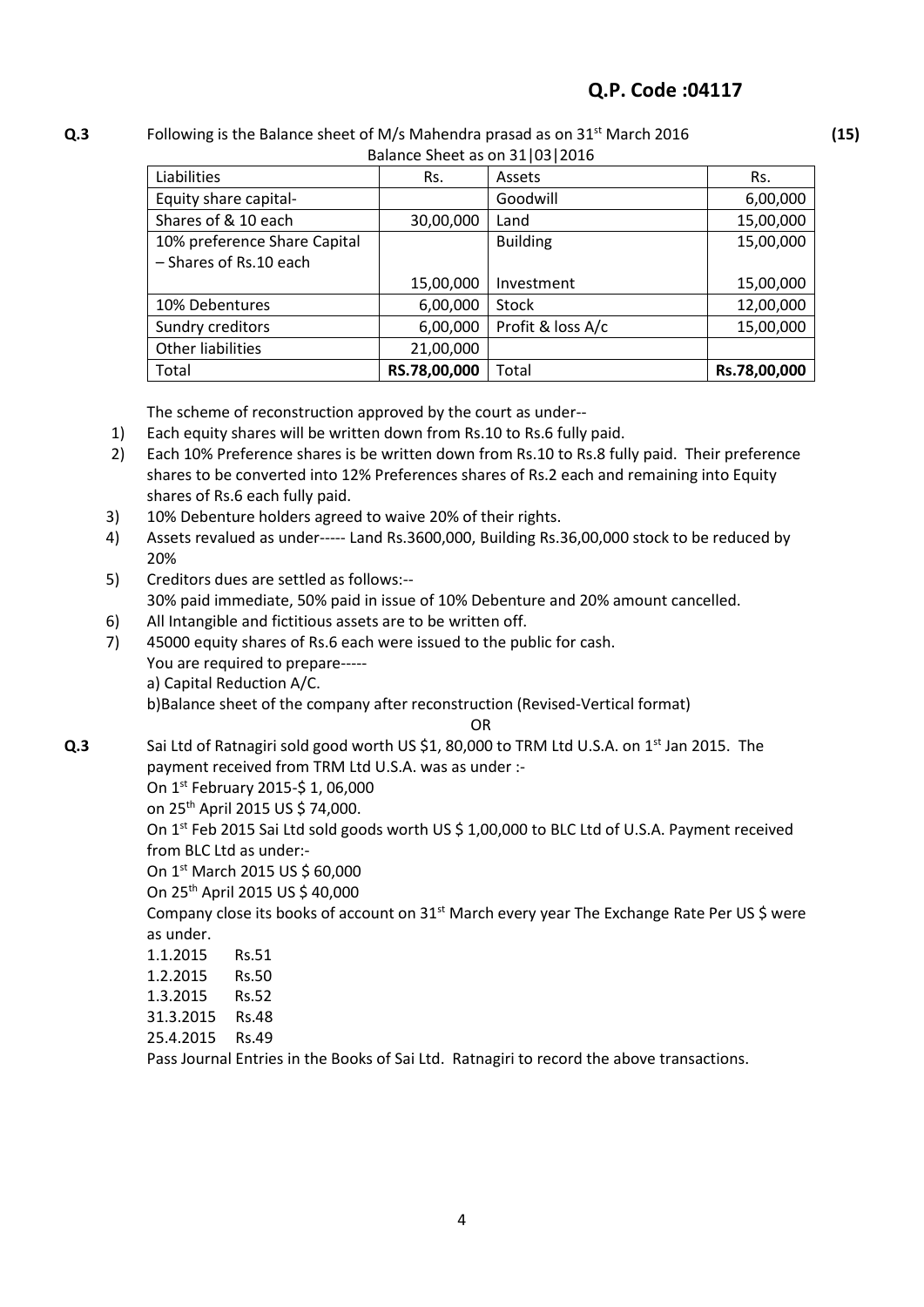#### **Q.4** Following is the Balance sheet of M/s Mahesh Ltd as on 31<sup>st</sup> March 2015

**(15)** 

| <b>ORDOWING</b> is the Dalance sheet of My3 Manesh Eta as On ST TMarch 2015 |            |                         |            |  |  |  |  |
|-----------------------------------------------------------------------------|------------|-------------------------|------------|--|--|--|--|
| Liabilities                                                                 | Amt.(Rs.)  | Assets                  | Amt.(Rs.)  |  |  |  |  |
| Equity share capital                                                        |            | <b>Fixed Assets</b>     |            |  |  |  |  |
| Shares @ Rs.10 each                                                         | 25,00,000  | Land & Building         | 47,00,000  |  |  |  |  |
| <b>General Reserve</b>                                                      | 20,00,000  | Plant & Machinery       | 43,00,000  |  |  |  |  |
| Securities Premium                                                          | 5,00,000   | Furniture               | 3,00,000   |  |  |  |  |
| Profit & loss A/c                                                           | 12,50,000  | <b>Current Assets:-</b> |            |  |  |  |  |
| Secured Loan                                                                |            | <b>Stock</b>            | 15,00,000  |  |  |  |  |
| 12% Debenture                                                               | 37,50,000  | <b>Debtors</b>          | 22,00,000  |  |  |  |  |
| Unsecured Loan                                                              | 10,00,000  | Cash & Bank             | 23,00,000  |  |  |  |  |
| <b>Current liabilities</b>                                                  | 43,00,000  |                         |            |  |  |  |  |
|                                                                             | 153,00,000 |                         | 153,00,000 |  |  |  |  |

The company want to buy back 50,000 Equity shares of Rs.10 each as on 1<sup>st</sup> April 2015 at Rs.20 per share. Buyback of shares is duly authorized by its articles and necessary resolution passed by the company towards this. The payment of Buyback of shares will be made by the company out of sufficient bank balance.

- 1) Pass necessary Journal Entries to give effect to the buyback.
- 2) Prepare Balance sheet (Revised Vertical format) after buyback of shares.

OR

**Q.4** Vinayak Ltd took over the business of Mangesh Bross, a firm w.e.f. 1<sup>st</sup> Jan 2015. The company was registered on  $1<sup>st</sup>$  August 2015. Details of Income and expenses for the year ended 31<sup>st</sup> December 2015 is as under:

| Particular                       | Rs.      | Rs.      |
|----------------------------------|----------|----------|
| <b>Gross Profit</b>              |          | 9,45,000 |
| Less-Expenses-                   |          |          |
| <b>Salaries</b>                  | 1,80,000 |          |
| Rent & Insurance                 | 1,35,000 |          |
| <b>Printing &amp; Stationery</b> | 72,000   |          |
| Audit fees                       | 22,500   |          |
| Directors fees                   | 18,000   |          |
| Carriage outwards                | 67,500   |          |
| Publicity                        | 47,250   |          |
| Lighting                         | 54,000   |          |
| <b>Commission on Sales</b>       | 81,000   |          |
| Debenture Interest               | 21,000   |          |
| Depreciation                     | 31,500   |          |
| Interest on Purchase             | 20,250   |          |
| consideration                    |          | 7,50,000 |
| <b>Net Profit</b>                |          | 1,95,000 |

Additional Information----

- 1) Sales for each of the months April, May, June, October, November and December 2015 were twice the sales for each of months January February, March, July , August & September 2015
- 2) Vinayak Ltd Settled the Purchase Consideration on 1<sup>st</sup> October 2015.
- 3) Audit fees are Payable for the entire year.

Prepare a statement for the year ended  $31<sup>st</sup>$  Dec 2015. Showing Profits for Pre and Post incorporation period Separately.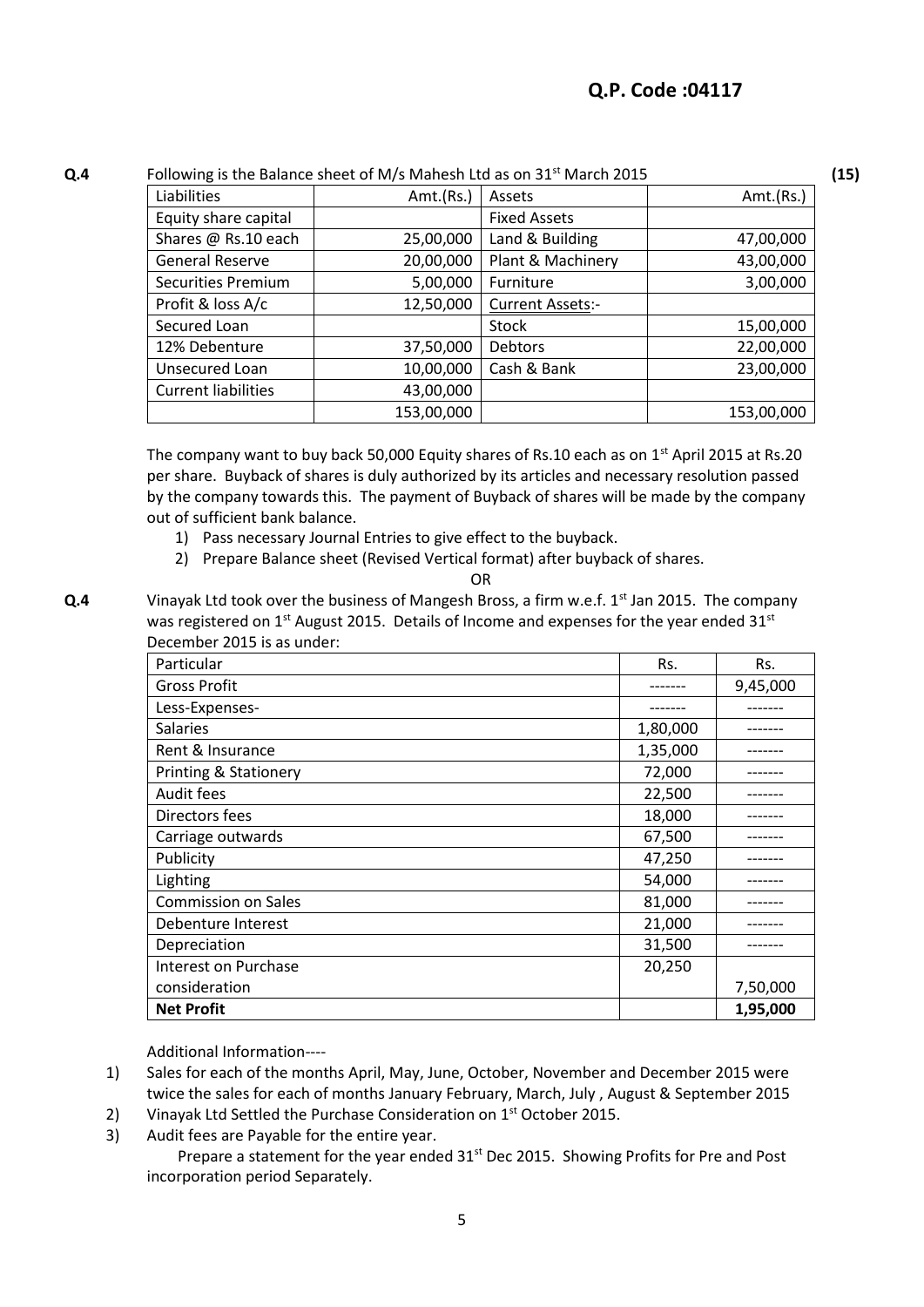**Q.5** A) Mr. Rahul purchased 1000 9% Debentures of BLC Ltd on 1st April 2015 at Rs.97 Cum. Interest Price. Interest is Payable by the company on 30<sup>th</sup> June and 31<sup>st</sup> March every year. On 1st Nov 2015, 200 Debentures were sold at Rs.110 Cum Interest. The rate of interest is 9% p.a. Prepare the Investment Account in the books of Mr. Rahul for the year ending  $31^{st}$  March 2016. **(7)**

B) The net Profit of a company before providing for taxation (at 30%) for the latest five years are-Rs.1,60,000 Rs.1,70,000 Rs.1,90,000 Rs.2,00,000 Rs.1,84,000 The capital Employed in the business is Rs.7, 00,000 on which a reasonable returns of 15% is expected. **(08)** 

### Calculate the Goodwill of the business by Capitalization of Super Profit Method.

OR

**Q.5** Following is the Trial Balance of Viraj City co-operative Housing Society Ltd.as on 31<sup>st</sup> March 2015.

| Particulars                   | (Debit)   | Particulars                        | (Credit)  |
|-------------------------------|-----------|------------------------------------|-----------|
|                               | Amt (Rs.) |                                    | Amt (Rs)  |
| Insurance                     | 37,000    | Share capital                      | 5,00,000  |
| Electricity charge            | 4,00,000  | Sinking fund                       | 2,60,000  |
| Salaries of Employers         | 1,02,000  | Repair fund                        | 1,50,000  |
| Administrative expenses       | 83,000    | <b>Reserve Fund</b>                | 2,50,000  |
| <b>Property Taxes</b>         | 16,00,000 | Income & Expenditure A/c Balance   | 2,00,000  |
| <b>Water Charge</b>           | 2,26,000  | <b>Contribution from Members:-</b> |           |
| Repairs & maintenance         | 4,00,000  | <b>Painting Fund</b>               | 2,62,000  |
| Expenses                      |           |                                    |           |
| Security Charge-              | 1,00,000  | Insurance                          | 37000     |
| Conveyance                    | 15000     | <b>Electricity charges</b>         | 4,46,000  |
| <b>Annual General Meeting</b> |           | Employee cost                      | 102000    |
| Expenses                      | 2500      | Administrative Expanse             | 83,000    |
| Investment                    | 6,00,000  | Parking charges                    | 1,40,000  |
| Furniture                     | 105000    | <b>Municipal Property Taxes</b>    | 24,20,000 |
| Fire extinguishers            | 50,000    | Water charges                      | 6,59,000  |
| <b>Water Pump</b>             | 75000     | Repairs and maintenance fund       | 6,50,000  |
| Garbage trolly                | 31920     | <b>Sinking Fund</b>                | 4,33,000  |
| Subscription to               |           | Interest on                        | 1,09,000  |
| <b>Housing Federation</b>     | 3000      | Investment                         |           |
| <b>Accounting Charges</b>     | 70,000    |                                    |           |
| Audit fees                    | 25000     |                                    |           |
| <b>Bank charges</b>           | 2500      |                                    |           |
| <b>Cultural Programme</b>     | 7500      |                                    |           |
| <b>Expenses 5</b>             |           |                                    |           |
| Cash at Bank                  | 26,93,000 |                                    |           |
| Cash Balance                  | 12380     |                                    |           |
| Telephone charges             | 50,000    |                                    | 67,01,000 |
|                               | 67,01,000 |                                    |           |

Adjustments:- 1) Depreciate Furniture by 10% Fire extinguishers by 15%, water pump by 15% and garbage Trolly by 15%

2) Transfer 25% of the Profit to Reserve Rmd.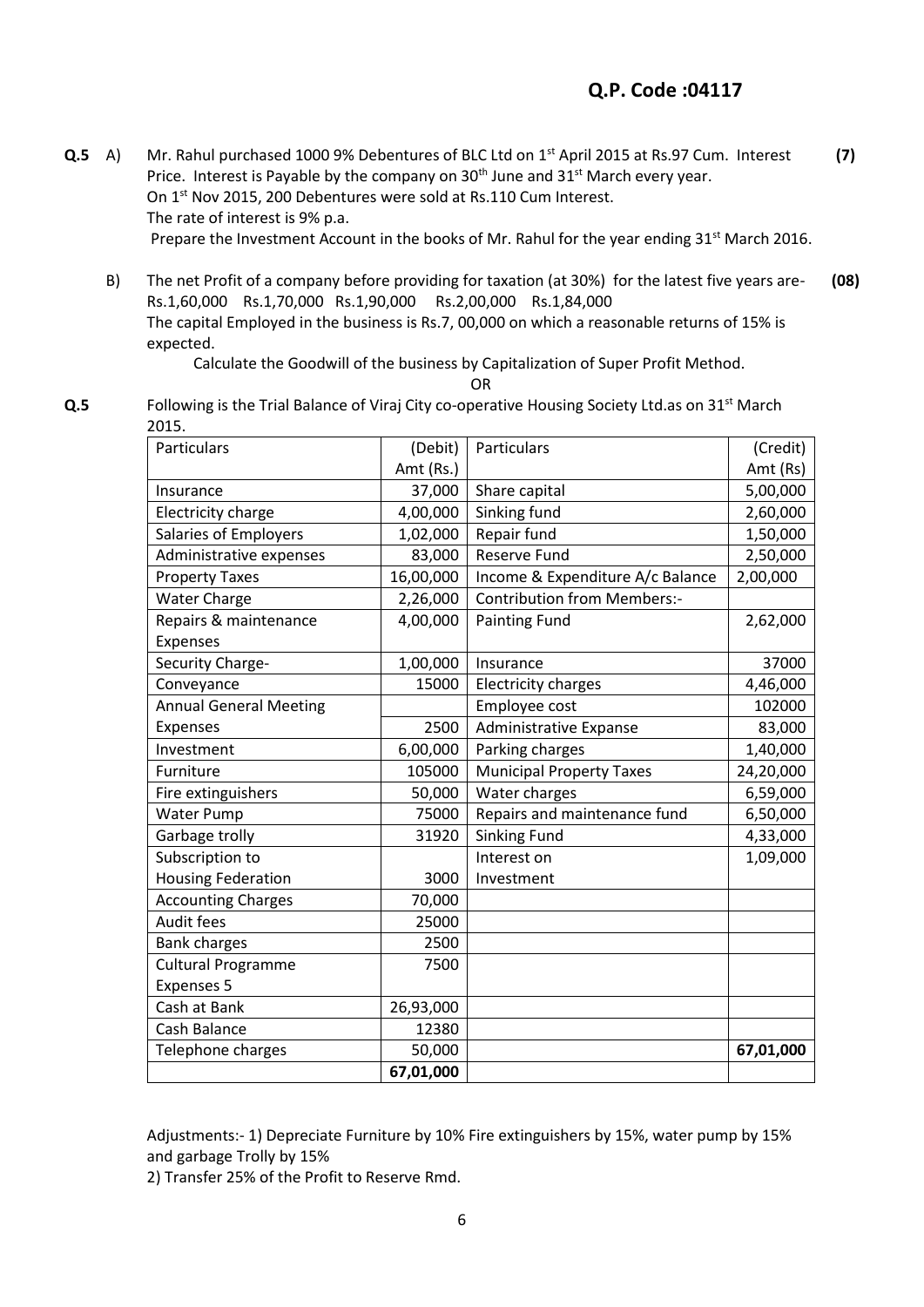# **Q.P. Code :04117**

3) Telephone Bill Rs.10, 000 and Employee Salary Rs.30, 000 Payable.

4) Insurance of Rs.7000 is paid in Advance.

You are required to prepare

a) Income and Expenditure A/C for the year ended 31<sup>st</sup> March 2015.

b) Balance Sheet as on that date.

| Q.6 | A<br>B) | Explain the basis of allocation of expenses between Pre and Post incorporation Period.<br>State the need for convergence with IFRS in India. | (10)<br>(10) |
|-----|---------|----------------------------------------------------------------------------------------------------------------------------------------------|--------------|
|     |         | OR                                                                                                                                           |              |
| Q.6 |         | Write short Notes on (any four)                                                                                                              | (20)         |
|     | a)      | Future Maintainable Profit.                                                                                                                  |              |
|     | b)      | Calculation of intrinsic value of shares.                                                                                                    |              |
|     | C)      | Methods of computing Purchase consideration.                                                                                                 |              |
|     | d۱.     | Cum interact and ex-interact transaction in Investment $\Lambda/C$                                                                           |              |

- d) Cum interest and ex-interest transaction in Investment A/C
- e) Internal Reconstruction of companies.
- f) Monetary & non-Monetary items.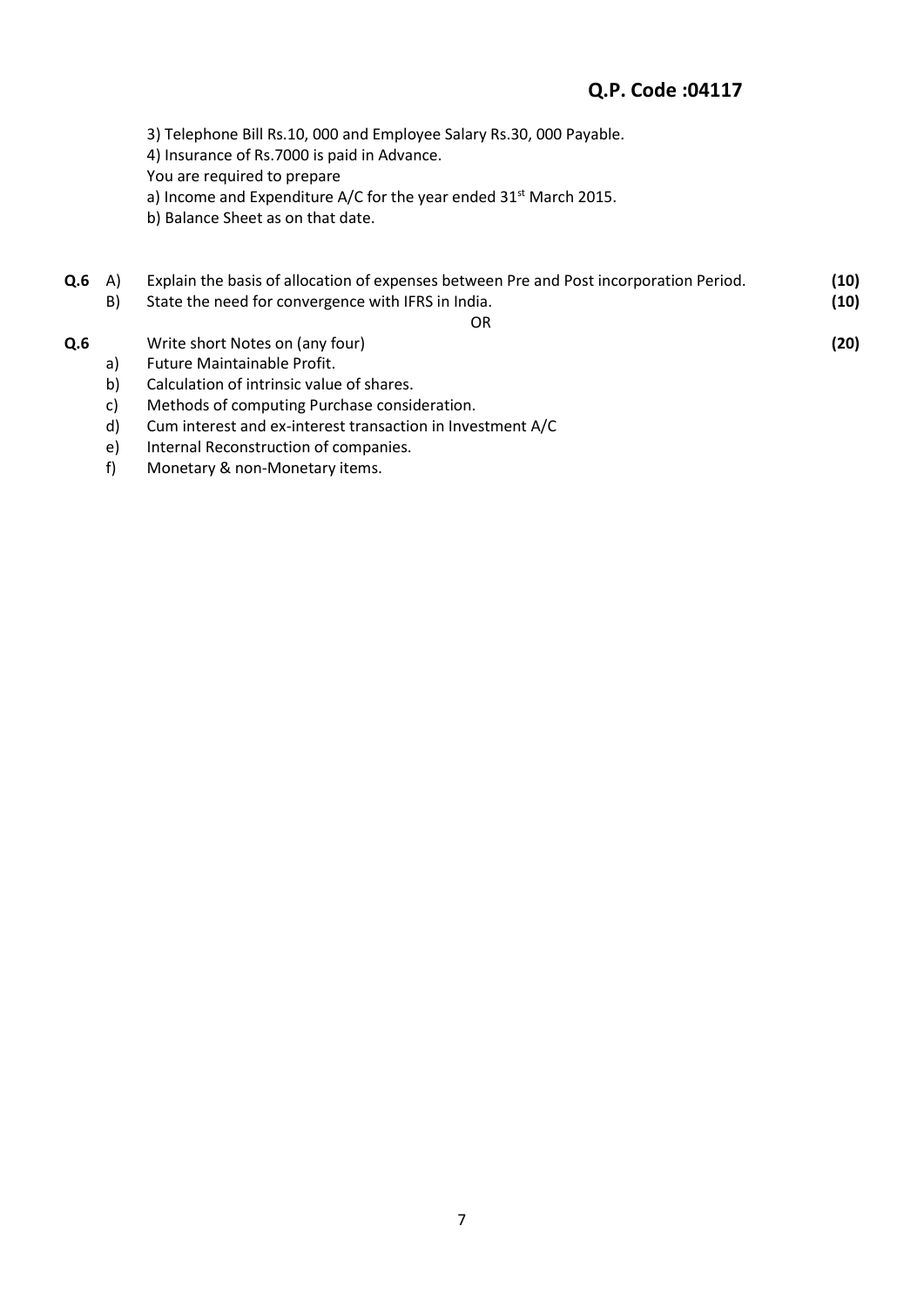**[**वȯळ **:** तीन तास**] [** गण : १०० ु **]**

(सूचना :- ज्या विद्यार्थ्यांनी शैक्षणिक वर्ष २०१५-१६ आणि २०१६-२०१७ मध्ये दूर आणि मुक्त अध्ययन संरचने (IDOL) प्रवेश घेतला आहे त्यांच्या करीता.)

Please check whether you have got the right question paper.

- सूचना : १. सर्व प्रश्ण अनिवार्य आहेत.
	- २. प्रश्ण १ आणि ६ करिता २० गुण आहेत आणि उरलेल्या इतर प्रश्णांना प्रत्येकी १५ गुण आहेत.
	- ३. तुम्ही केलेली टाचणे(Notes) उत्तराचा भाग असेल.
	- ४. मूळ इंग्रजी भाषेतील प्रश्ण प्रमाण मानावेत.
- प्र.१. खालील विधाने चूक कि बरोबर सांगून वाक्ये पुन्हा लिहा.(कोणतेही दहा)
	- १. एकत्रीकरणात कर्जरोखेधारकांना देय रक्कम दिली म्हणजे ती खरेदी मोबदल्याचा भाग समाजाला जातो.
	- २. भांडवल कपात खात्यावरील अधिकचे भांडवल निधी खात्यात वर्ग केले जातात.
	- ३. कर्जरोख्यावरील उत्पन्न हे स्थिर उत्पन्नाची प्रतीभूती आहे.
	- ४. कंपनीच्या ताळेबंद पत्रकात पशुधनसाठा दृश्य स्थिर संपत्तीच्या मथळ्याखाली दाखविला जातो.
	- ५. आय. एफ.आर.एस -१ आंतरराष्ट्रीय आर्थिक अहवाल मंडळीची प्रथम सामायोजानेची देखरेख घेते.
	- ६. अंतर्गत पुनर्रचनेत भागाचे एकत्रीकरण म्हणजे कंपनीचा नफा.
	- ७. भाग परत घेतल्यानंतर डेब्ट इक्विटी अनुपात १:२ पेक्षा जास्त नसला पाहिजे.
	- ८. सहकारी गृह संस्थैचे ताळेबंद पत्रक फॉर्म अ मध्येच तयार केले पाहिजे.
	- ९. ढोबळ नफ्याचे विभाजन करण्यासाठी विक्री अनुपात याचा आधार घेऊन नोंदणी पूर्व आणि नोदणी नंतरच्या नफ्याची गणना केली पाहिजे.
	- १०. परकीय विनिमय व्यवहार ए-एस १३ प्रमाणे केले जातात.
	- ११. सुपर प्रोफिट म्हणजे भविष्यातील नफा वजा सामान्य नफा.
	- १२. शुद्ध संपत्तीच्या पध्दतिने भागांचे मुल्यांकन केले जाते त्यास आंतरिक मूल्य पद्धती म्हणतात.
	- ब) रिकाम्या जागी योग्य पर्याय लिहून वाक्य पुन्हा लिहा. (कोणतेही दहा)
	- १. संयोजनाचे \_\_\_\_\_\_\_\_\_\_\_\_\_\_\_\_ दंडक आहे. (ए.एस-१४/ ए.एस-११)
	- २. अंतर्गत पुर्नरचना योजनेत \_\_\_\_\_\_\_\_ असते. (एक कंपनी/ दोन कंपनी)
	- ३. कंपनीच्या ताळेबंद पत्रकात संगणक सॉफ्टवेअर \_\_\_\_\_\_\_\_\_ या मथळ्याखाली दाखविले जाते. (दृश्य सȲपतती/ अदृश्य सȲपतती)
	- ४. अल्प मुदतीचे विनियोग विक्रीवरील नफ्याची गणना करण्यासाठी उपयोगात येणारे सुट विक्री किंमत वजा \_\_\_\_\_\_\_. (खचष / भाराȲककत सरासरी खचष)

10

10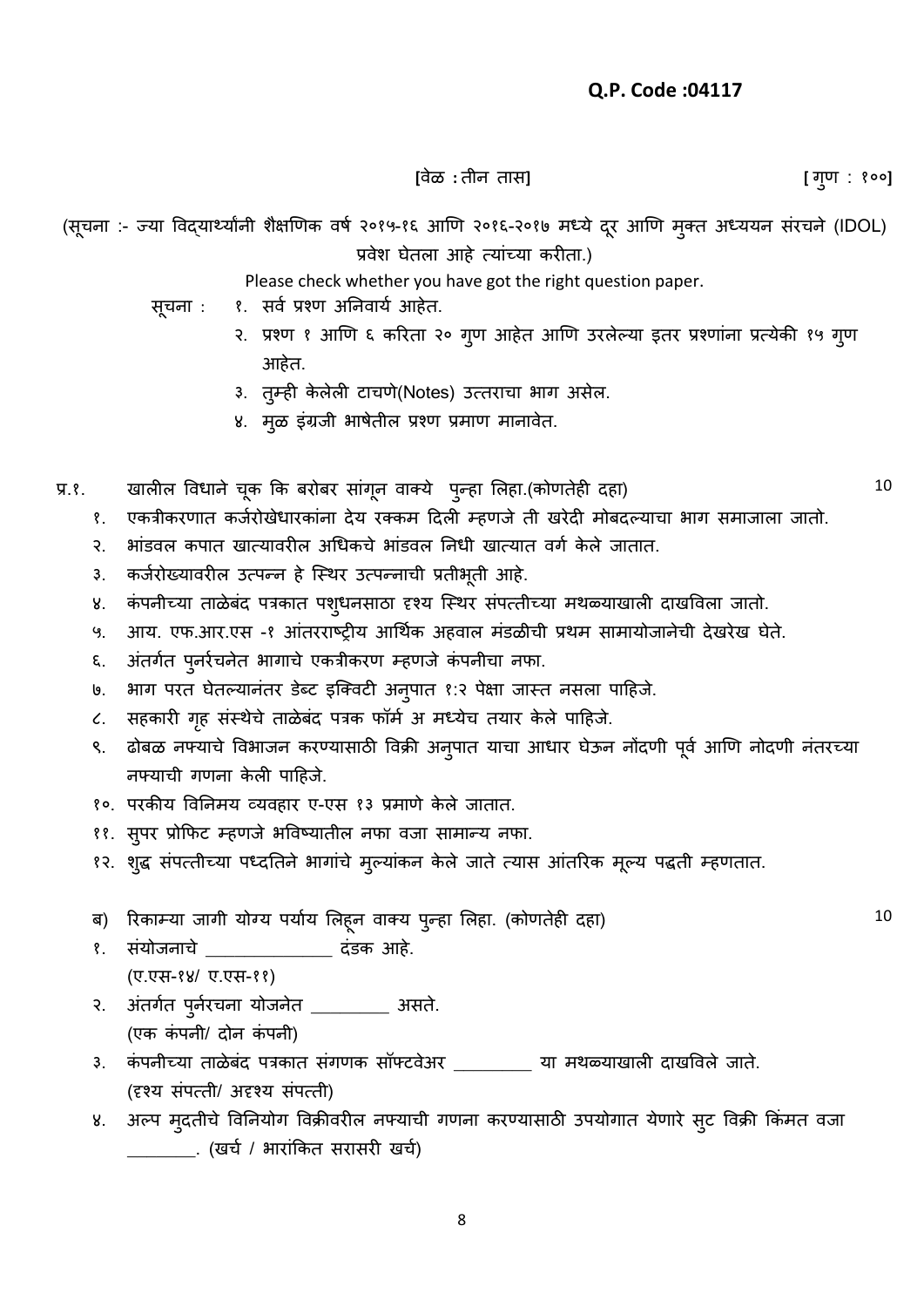- ५. अंतर्गत पुनर्रचनेत भांडवल कपात खात्यावरील शिल्लकेचा उपयोग \_\_\_\_\_\_\_ केला जातो. (बोनस भाग वाटपासाठी/ अचल संपत्ती खातेबाद करण्यासाठी)
- ६. एकत्रीकरणाच्या वेळी विक्रेता कंपनी प्राथमिक खर्च ता खात्याला वर्ग केले जाते. (रोखीकरण/सामान्यभागधारक)
- ७. मुक्त निधी \_\_\_\_\_\_\_\_\_चे उदाहरण आहे. (सामान्य निधी/ भांडवल परत निधी)

८. \_\_\_\_\_\_\_\_\_\_\_हȯ नॉन मॉननटरीचȯ उदाहरण आहȯ. (दȯय ववपत्र/ माल साठा)

- ९. \_\_\_\_\_\_\_\_\_\_\_ भाग पुनर्खरेदी केले जात नाहीत. (अपूर्ण दत्त/पूर्ण दत्त)
- १०. प्रारलमक खचष \_\_\_\_\_ खातȯ बाद कȯ लȯ जातात. (नोंदणी पूर्व/नोदणी नंतर)
- ११. जर एफ. एम . पी रु. १०,००,००० आहे आणि सामान्य नफा रु. ८,००,००० आहे तर सुपर प्रोफिट बरोबर (रु. १८,००,००० / रु.२,००,००० )
- १२. विदेशी विनिमयातील बदल खात्यावरील शिल्लक \_\_\_\_\_\_\_\_\_\_\_\_\_खात्याला वर्ग केले पाहिजे. (नफा तोटा खाते/भांडवल निधी)
- प्र.२. मेसर्स राम लि आणि मेसर्स शाम लि. ने समायोजानास मान्यता दिली. मेसर्स रमेश लि. हि नवीन कंपनी स्थापन झाली. दोन्ही कंपन्या एकत्र आल्या त्यावेळी ३१ डिसेंबर, २०१६ रोजी ताळेबंद पत्रक खालीलप्रमाणे -15

**मेससस राम लि. चा ३१ डिसेंबर, २०१६ चा ताळेबंद**

| देयता                      | ₹.          | मालमत्ता       | ₹.          |
|----------------------------|-------------|----------------|-------------|
| सामान्य भाग भांडवल         | 8,00,00,000 | जमीन           | २५,००,०००   |
| प्रत्येकी १०० रुपायचे      |             |                |             |
| पूर्ण दत्त भाग<br>8,00,000 |             |                |             |
| सामान्य निधी               | 30,000      | इमारत          | १५,००,०००   |
| नफातोटा खाते               | 30,000      | संयत्र         | २५,००,०००   |
| विविध धनको                 | 8,00,000    | यंत्रसामग्री   | २६,०२,४००   |
| देय हुंड्या                | 6,000       | मालसाठा        | 9,36,000    |
|                            |             | ॠणको           | 8,98,000    |
|                            |             | प्राप्त हड्या  | 8,86,000    |
|                            |             | रोख शिल्लक     | 8,30,000    |
|                            |             | बँकेतील शिल्लक | 8,85,000    |
|                            | १,०२,३७,००० |                | १,०२,३७,००० |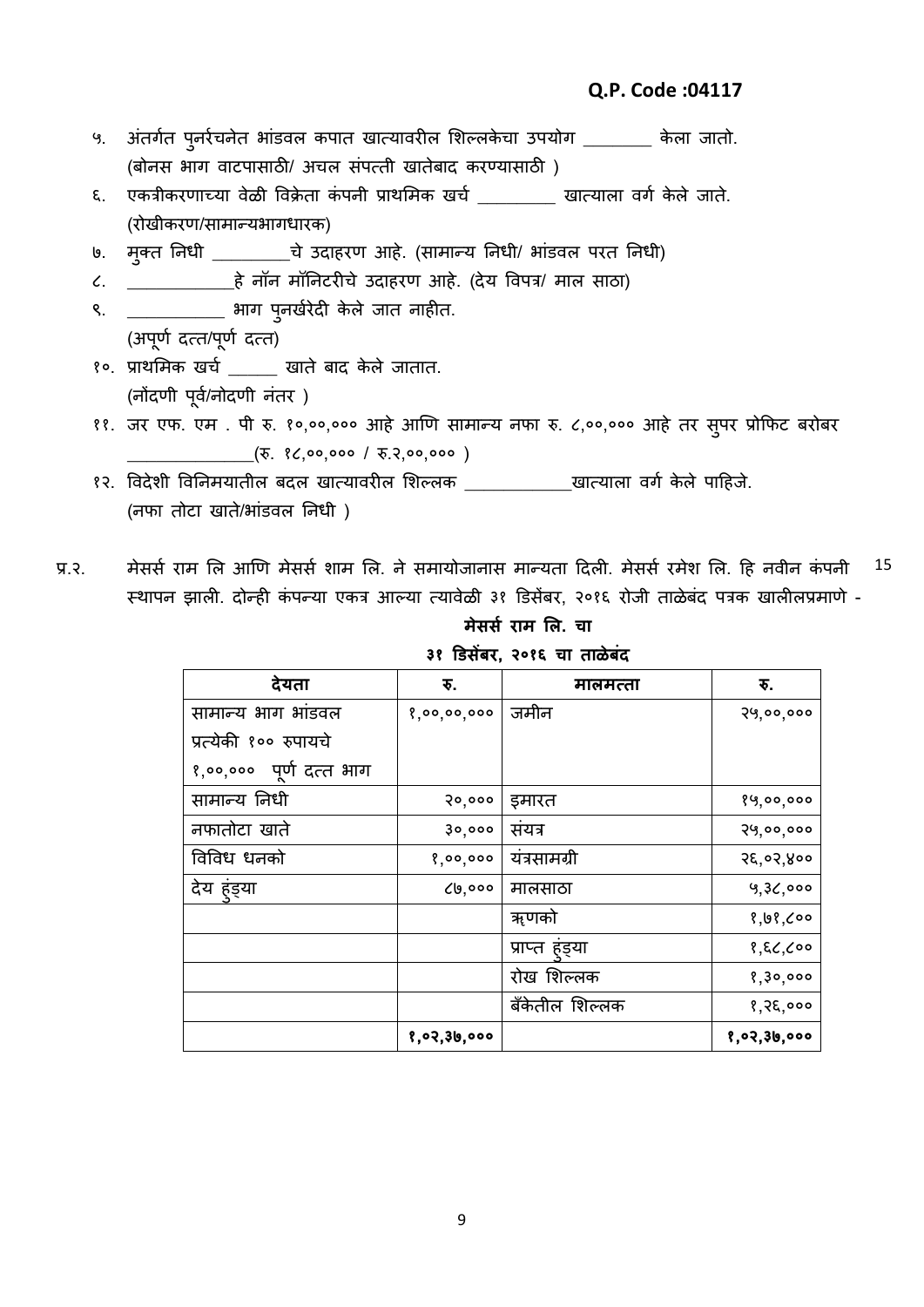| देयता                         | ₹.             | मालमत्ता      | ₹.        |
|-------------------------------|----------------|---------------|-----------|
| भाग भांडवल - प्रत्येकी १० रु. | २६,००,०००      | जमीन व इमारत  | २०,००,००० |
| चे पूर्णदत्त २,६०,००० भाग     |                |               |           |
|                               |                |               |           |
|                               |                |               |           |
| राखीव निधी                    | $\xi \xi$ ,000 | सयंत्र आणि    | १०,२९,००० |
|                               |                | यंत्रसामग्री  |           |
| नफा तोटा खाते                 | 8,00,000       | मालसाठा       | 8,80,000  |
| राखीव गंगाजळी                 | 8,000          | ऋणको          | १,५७,२००  |
| ६% कर्ज रोखे                  | 9,00,000       | रोख व बँकेतील | १,३६,८००  |
|                               |                | शिल्लक        |           |
| विविध धनको                    | १,५३,०००       | नावलौकिक      | 8,00,000  |
| देय हंड्या                    | 60,000         |               |           |
|                               |                |               |           |
|                               | ३५,६३,०००      |               | ३५,६३,००० |

**मेससस शाम लि. चा ३१ डिसेंबर, २०१६ चा ताळेबंद**

दोन्ही कंपन्याची देणी व मालमत्ता मुळ किंमतीलाच घेण्याचे ठरले. देय रक्कम भागाच्या स्वरुपात देण्यात आली. कंपनी प्रत्येकी १०० रुपयेचा एक याप्रमाणे रुपये २,००,००,००० इतक्या अधिकृत समान्य भाग भांडवलाने स्थापन झाली आहे.

तयार करा-१. नवीन कंपनीकडून देय रकमेचे खरेदी मोबदला पत्रक

२. नवीन कंपनीच्या मेसर्स रमेश लि. पुस्तकातील सुरुवातीच्या रोजकीर्दीतील नोंदी

३. समायोजना नंतरचा सुधारित नवीन कंपनीचा ताळेबंद तयार करा.

 **क ंवा** 

| प्र.२. |  |  |  |  |  |  |  |  | ३१ मार्च, २०१४ अखेरचा दत्ता कंपनीच्या पुस्तकात खालील खाते पुस्तकातील शिल्लक होती. |  |  |  |
|--------|--|--|--|--|--|--|--|--|-----------------------------------------------------------------------------------|--|--|--|
|--------|--|--|--|--|--|--|--|--|-----------------------------------------------------------------------------------|--|--|--|

| तपशील                        | नावे (रु.) | जमा(रु.)  |
|------------------------------|------------|-----------|
| सामान्य भाग भांडवल           |            | 80,00,000 |
| विक्रीस काढलेले, खपलेले, आणि |            |           |
| जमा झालेले भांडवल प्रत्येकी  |            |           |
| १०० चे रु.१०००० भाग          |            |           |
| सामान्य गंगाजळी              |            | 3,00,000  |
| हक्क न सांगितलेला लाभांश     |            | 83,000    |
| व्यापारी धनको                |            | 60,000    |
| देय हुंड्या                  |            | 83,000    |
| खरेदी आणि विक्री             | १७,७६,०००  | ३०,००,००० |

15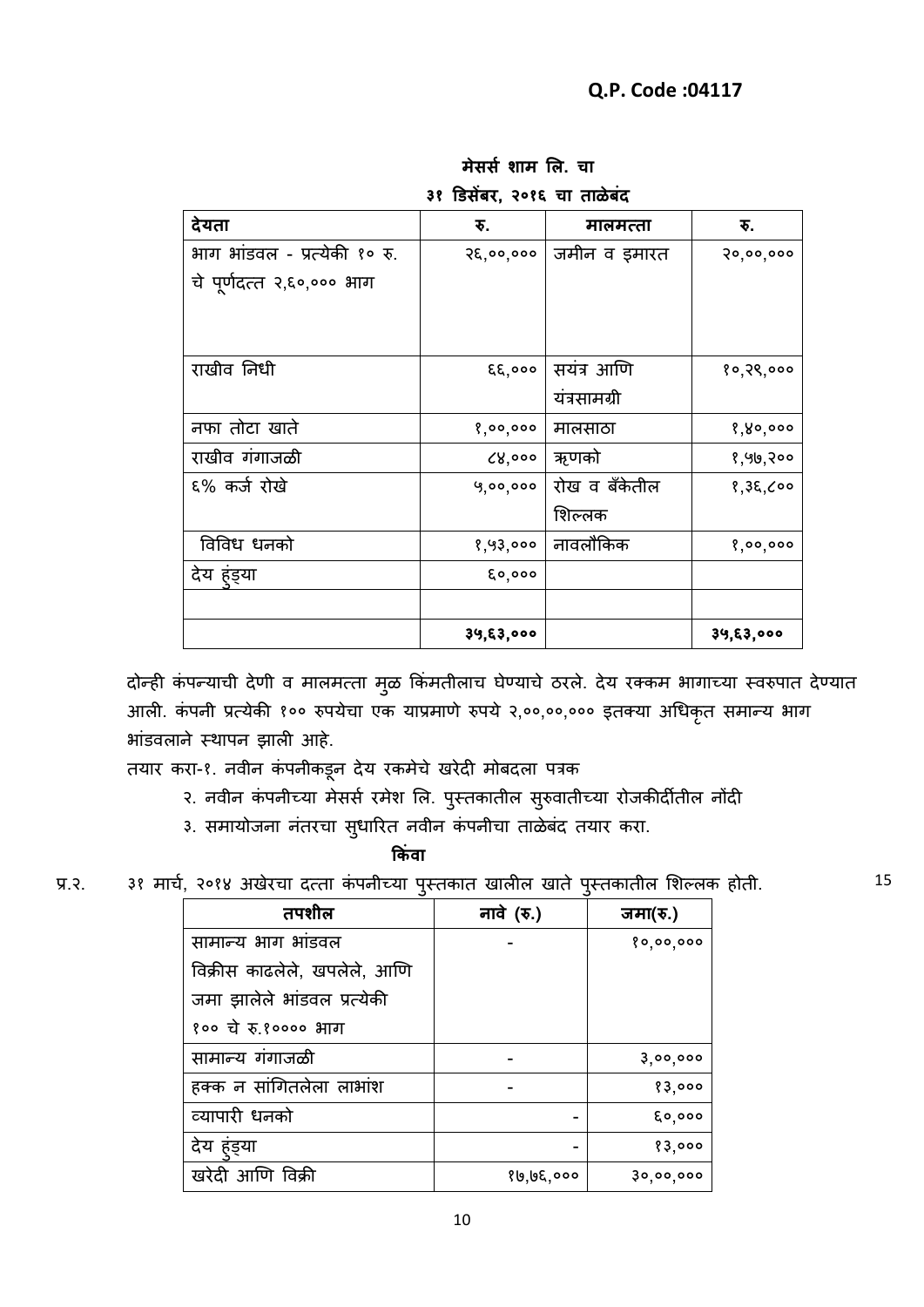| इमारत मूळ किंमत                 | 80,00,000 |           |
|---------------------------------|-----------|-----------|
| कारखाना खर्च                    | 8,00,000  |           |
| स्थापना खर्च                    | CE,000    |           |
| सामान्य खर्च                    | 80,000    |           |
| संयत्र व यंत्रसामग्री मुळ किंमत | 3,00,000  |           |
| मोटार गाडी मूळ किंमत            | 8,00,000  |           |
| फर्निचर मूळ किंमत               | २,५०,०००  |           |
| प्रारंभीचा मालासाठा             | ६२,६००    |           |
| विविध ॠणको                      | 8,00,000  |           |
| प्राप्त हुंड्या                 | ३७,६००    |           |
| गुंतवणूक                        | 8,00,000  |           |
| घसारा गंगाजळी                   |           | 8,90,000  |
| प्रप्तीकरासाठी आगाऊ दिलेली      | 6,000     |           |
| रक्कम                           |           |           |
| रोख व बँक शिल्लक                | १,४९,८००  |           |
| संचालक फी                       | २,४०,०००  |           |
| गुंतवणुकीवरील व्याज             |           | १६,०००    |
| कर्मचारी भविष्य निधी            |           | 8,80,000  |
| नफा तोटा खाते(१/०४/२०१३)        |           | ९०,०००    |
|                                 | ४७,५२,००० | ४७,५२,००० |

वरील माहितीच्या आधारे आणि खालील माहिती विचारात घेऊन ३१ मार्च, २०१४ रोजी संपलेल्या वर्षा अखेरीचे कंपनीचे नफा तोटा पत्रक आणि ताळेबंद पत्रक कंपनी कायदा स्धारित परिशिष्ट VI न्सार उभ्या रकान्यात तयार करा.

- १. ३१ मार्च, २०१४ अखेरीस शिल्लक मालासाठा रु. १,३६,४०० (बाजार मुल्य रु.१,४०,०००)
- २. स्थिर मालमत्तेवर घसारा रु. १८,००० आकारणी करा. व्यस्थापकीय संचालक मानधन रु. ५०,००० आणि कंपनी हिस्साचे कर्मचारी भविष्य निधीमध्ये रु. १०,००० ची तरतूद करा.
- ३. २०१३-२०१४ वर्ष नफा विचारात घेऊन रु. ६६,००० रक्कम कर तरतुदीसाठी विचारात घ्यावी.
- ४. संचालकांनी ६% अंतिम लांभांश जाहीर करण्यापूर्वी रु.२०,००० सामान्य गंगाजळीत वर्ग करण्याचे ठरले आहे.
- ५. रु. १५,००० चा कर्मचारी नुकसान भरपाई बाबत दावा विवादित केला आहे.
- ६. ३१ मार्च, २०१४ अखेरीस गुंतवणुकीचे बाजारभाव मुल्य रु. १,१०,०००इतके आहे.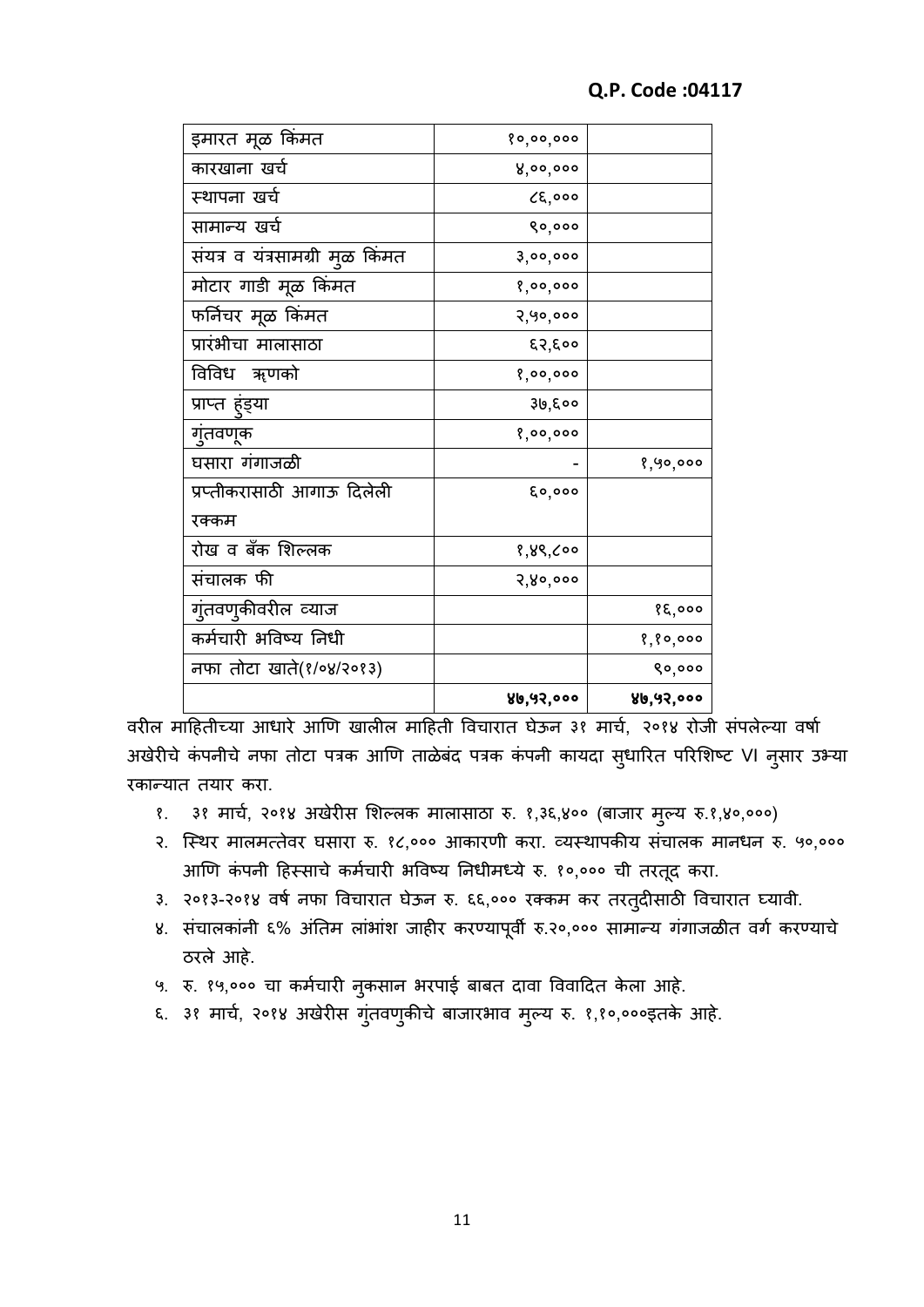| देयता                           | रु.           | मालमत्ता       | रु.           |
|---------------------------------|---------------|----------------|---------------|
| सामान्य भाग भांडवल प्रत्येकी    | 30,00,000     | नावलौकिक       | $\xi, oo, oo$ |
| १० रु. चे भाग                   |               |                |               |
| प्रत्येकी १० रु चे अग्रहक्क भाग | 89,00,000     | जमीन           | १५,००,०००     |
| भांडवल                          |               |                |               |
| १०% कर्जरोखे                    | $\xi, oo, oo$ | इमारत          | १५,००,०००     |
| विविध धनको                      | 6,00,000      | गुंतवणूक       | १५,००,०००     |
| इतर देयता                       | 38,00,000     | मालसाठा        | १२,००,०००     |
|                                 |               | नफा तोटा खाते. | 89,00,000     |
|                                 | ७८,००,०००     |                | ७८,००,०००     |

प्र.३. ३१ मार्च, २०१६ अखेरीचा मेसर्स महेंद्रप्रसाद लि. चा ताळेबंद खालील प्रमाणे 15

पूर्नरचनेसाठी आखलेल्या योजनेस अधिकृत मान्यता प्राप्त झाली आहे. ती खालील प्रमाणे

- १. प्रत्येक सामान्य भागाचे मुल्य रु.१० वरून रु. ६ पर्यंत खाली आणताना ते भाग पूर्ण दत्त करावयाचे आहेत.
- २. १०% अग्रहक्क भाग मूल्य रु.१० वरून ८ पर्यन्तपूर्ण दत्त किंमतीला खाली आणावयाचे आहेत.ह्या आग्रहक्काचे भागाचे १२% अग्रहक्क भागांत रुपांतर रु. २ प्रत्येकी प्रमाणे आहे आणि उरलेल्या रु.६ प्रमाणे पूर्ण दत्त सामान्य भागात करावयाचे आहे.
- ३. १०% कर्जरोखेधारकांनी त्यांच्या देय रकमेच्या २०% इतकी रक्कम सोडून दिली (माफ केली)आहे .
- ४. मालमात्त पुनर्मूल्यांकन खालीलप्रमाणे जमीन रु. ३६,००,००० इमारत रु. ३६,००,००० मालमत्ता -२०% ककमत घटवा .
- ५. धनको देयता खालील प्रमाणे पूर्ण केली आहे-३०% त्वरित परतावा , ५० % देयातेसाठी, १०%कर्जरोखे अदा, २०% देय रक्कम रद्द केली.
- ६. सर्व अदृश्य आणि कल्पीत मालमात्त खाते बाद करा.
- ७. ४५,००० सामान्य भागांची प्रत्येकी रु.६ प्रमाणे विक्री करून रोख रक्कम प्राप्त केली. तयार करा -अ) भांडवल कपात खाते
	- ब) पुनर्रचेनेनंतचा मे. महेंद्र प्रसाद लि. चा (सुधारित नमुन्यानुसार) ताळेबंद तयार करा.

<u> क्रिकेट प्रकाश कर प्रकाश कर</u> जिला

प्र.३. १ फेब्रु, २०१५ रोजी साई लि. रत्नागिरी ने १,८०,००० अमेरिकन डॉलर चा माल टी. आर. एम. लि. अमेरिका  $^{15}$ यांना १ जाने २०१५ रोजी निर्यातीदवारे विक्री केली. विक्री झालेल्या मालाची रक्कम टी. आर. एम. लि. कंपनी कडून खालील प्रमाणे प्राप्त झाली १ फेब्रुवारी, २०१५ यु.एस. डॉलर १,०६,००० आणि २५ एप्रिल, २०१५ यु. एस. डॉलर ७४,०००. साई लि यांनी यु. एस. डॉलर १,००,००० किमतीचा माल विक्री केली त्याची रक्कम खालीलप्रमाणे प्राप्त झाली. १ मार्च, २०१५ यु.एस. डॉलर ६०,००० २५ एप्रिल, २०१५ यु.एस. डॉलर ४०,००० साई लि. हि कंपनी त्यांचे दरवर्षी ३१ मार्च रोजी वार्षिक खाती बंद केली जातात. प्रत्येक यु.एस. डॉलर चा दर खालील प्रमाणे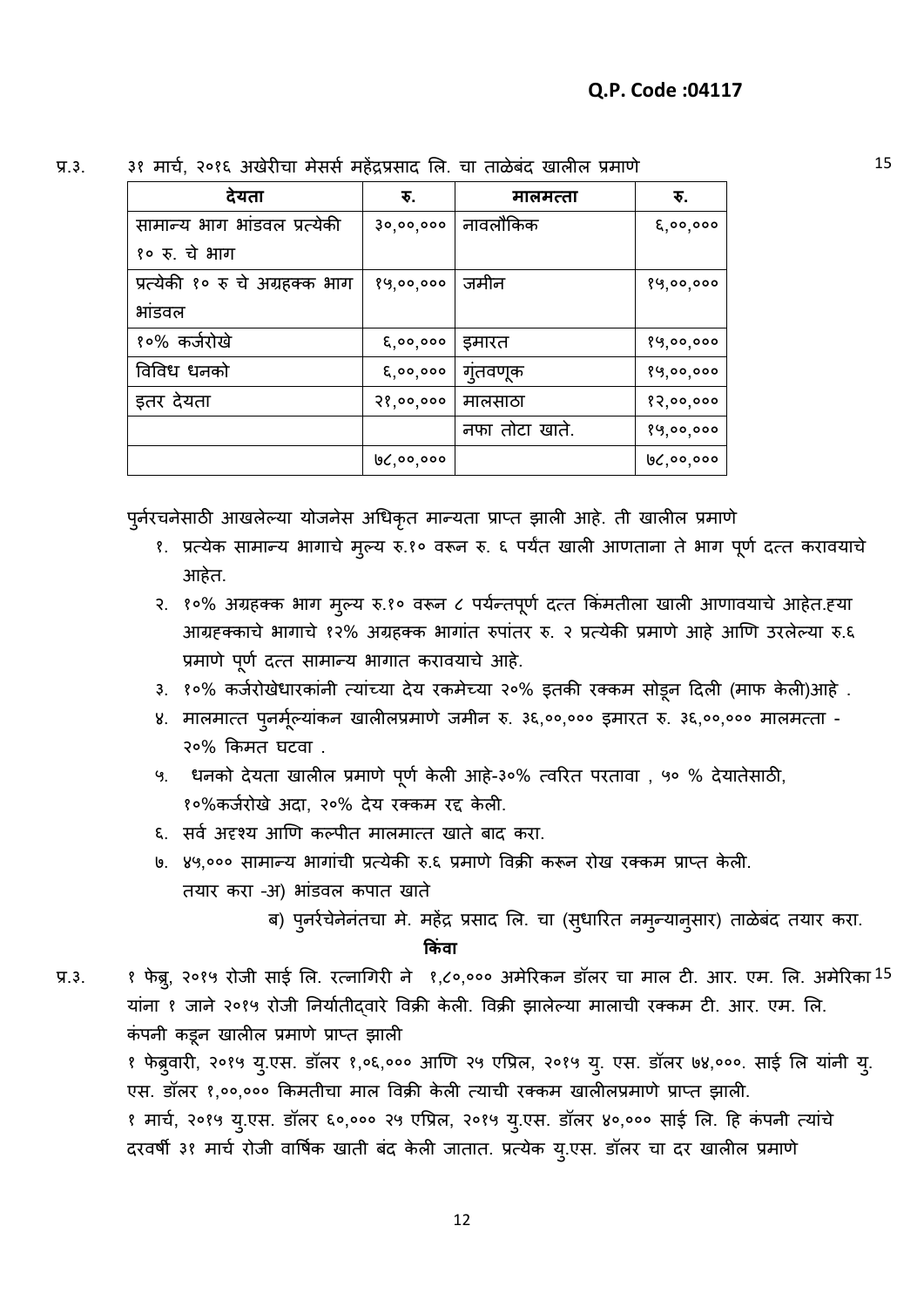| दिनांक    | रु. |
|-----------|-----|
| १.१.२०१५  | ५१  |
| १.२.२०१५  | yo  |
| १.३.२०१५  | ౸౸  |
| 38.3.2084 | ४८  |
| २५.४.२०१५ | ४९  |

साई लि. रत्नागिरीच्या पुस्तकात वरील सर्व व्यवहारांच्या नोंदी रोजकिर्दी मध्य कराव्यात.

प्र.४ महȯश लल. कȲ पनीचा ३१ माचष २०१५ चा ताळȯबȲद खालीलप्रमाणȯ 15

| देयता              | ₹.          | मालमत्ता                | ₹.          |
|--------------------|-------------|-------------------------|-------------|
| प्रत्येकी १० रु चे | २५,००,०००   | स्थिर मालमत्ता इमारत    |             |
| सामान्य भाग भांडवल |             | जमीन                    | 86,00,000   |
| सामान्य निधी       | 30,00,000   | सयंत्र आणि यंत्रसामग्री | 83,00,000   |
| भाग अधिकार         | 9,00,000    | फर्निचर                 | 3,00,000    |
| नफा तोटा खाते      | १२,५०,०००   | चालू मालमत्ता           |             |
| सुरक्षित कर्ज      |             | मालसाठा                 | १५,००,०००   |
| १२% कर्ज रोख       | ३७,५०,०००   | ॠणको                    | २२,००,०००   |
| असुरक्षित कर्ज     | 80,00,000   |                         |             |
| चालू देयता         | 83,00,000   |                         |             |
|                    | 8,93,00,000 |                         | 8,93,00,000 |

एक एप्रिल २०१५ रोजी कंपनी ने सामान्य भाग प्रत्येकी १० प्रती भाग प्रमाणे ५०००० सामान्य भाग पुनर्खरेदी करण्याचे ठरविताना प्रत्येक भागापोटी रु.२० इतकी रक्कम निश्चित केला आहे. भाफ प्**नर्खरेदी बाबतच्या सर्व** अटी नियमावली मध्ये आणि अधिकृत ठराव संमत करून कायदेशीर निर्णय झाला आहे. चालू मालमत्तेमधील बँक खात्यावर समाधान कारक रक्कम असून त्यातूनच भाग पुनर्खरेदी रक्कम अदा केली आहे.

- १. प्रभाव पूर्ण झाल्यावर भाग पुनर्खरेदी नंतर ची रोजकीर्द नोंदी करा.
- २. भाग पुनखरेदीनंतर (सुधारित) चे ताळेबंद पत्रक तयार करा.

**क ंवा**

| प्र.४ | विनायक लि ने मंगेश ब्रदर्स याचं व्यापार १ जानेवारी, २०१५ पासून खरेदी केला. कंपनी नोंदणी १ ऑगस्ट, <sup>15</sup> |  |
|-------|----------------------------------------------------------------------------------------------------------------|--|
|       | २०१५ रोजी झाली. ३१ डिसेंबर, २०१५ रोजी संपणा-या वर्षाकरिता नफा तोटा विवरण खालील प्रमाणे आहे.                    |  |

| तपशील                |          | R.       |
|----------------------|----------|----------|
| ढोबळ नफा             |          | ९,४५,००० |
| <u>वजा खर्च</u> वेतन | १,८०,००० |          |
| भाडे आणि विमा        | १,३५,००० |          |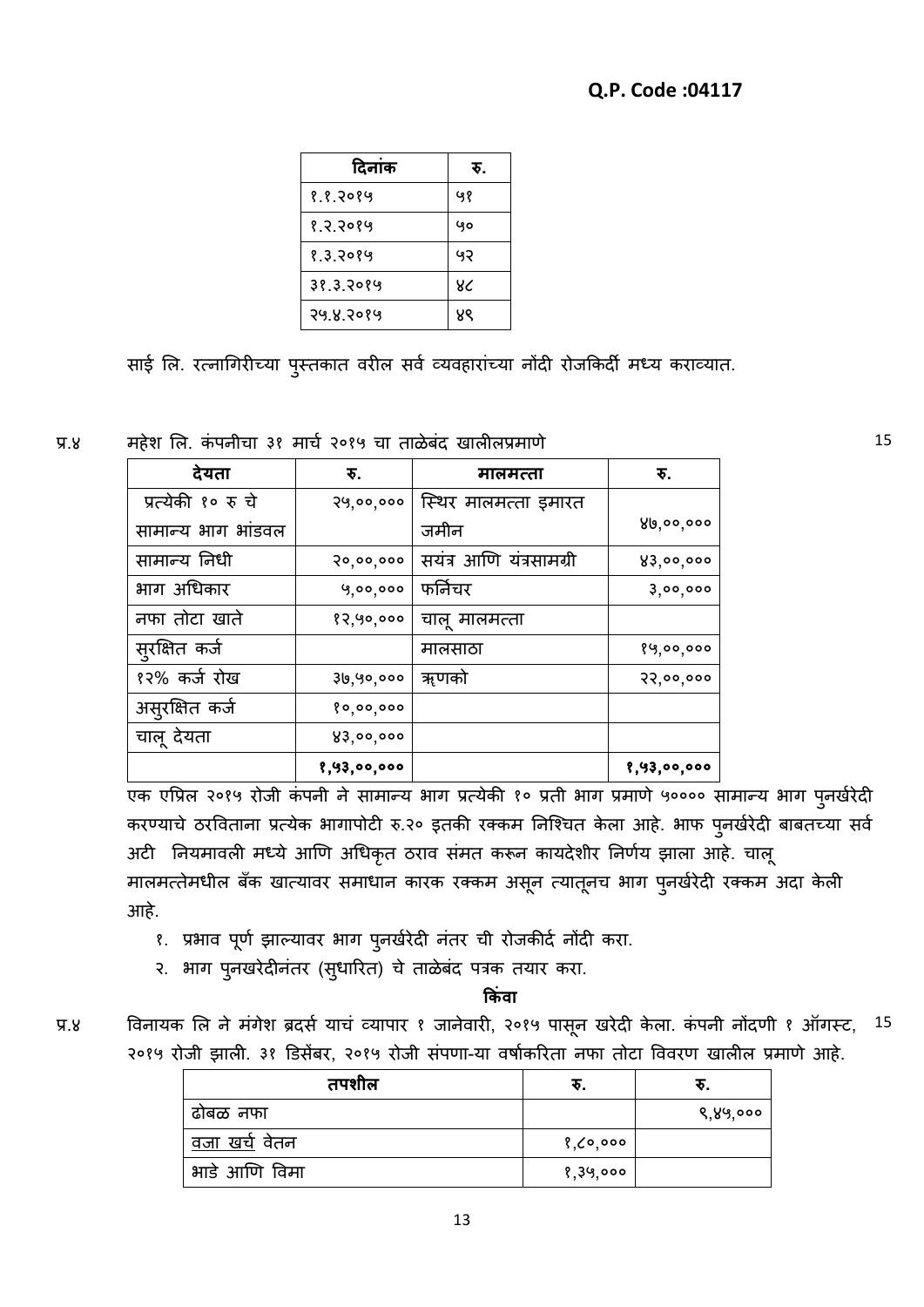| छपाई आणि सामगी           | 95,000    |          |
|--------------------------|-----------|----------|
| अंकेक्षण फि              | २२,५००    |          |
| संचालक फि                | 80,000    |          |
| बहिर्गत वाहतूक खर्च      | ६७,५००    |          |
| प्रसिद्धी                | ४७,२५०    |          |
| वीज बिल                  | 98,000    |          |
| विक्रीवरील कमिशन         | $C_3,000$ |          |
| कर्ज रोख्यावरील व्याज    | 38,000    |          |
| घसारा                    | 38,900    |          |
| खरेदी मोबदल्यावरील व्याज | २०,२५०    | 6,90,000 |
| निव्वळ नफा               |           | १,९५,००० |
|                          |           |          |

अतिरिक्त माहिती:

- १. एप्रिल मे जून आक्टोबर नोव्हेंबर आणि डिसेंबर २०१५ ह्या प्रत्येक महिन्यातील विक्री जानेवारी फेब्र्वारी मार्च जुलै आगस्ट सप्टेंबर २०१५ च्या प्रत्येक महिन्यातील विक्रीच्या दुप्पट आहे.
- २. विनायक लि ने खरेदी मोबदला १ आक्टोबर २०१५ रोजी दिली.
- ३. अंकेक्षण फि संपूर्ण वर्षासाठी देय आहे. ३१ डिसेंबर २०१५ रोजी संपणा-या वर्षाकरिता नोंदणी पूर्व आणि नोंदणी नंतरचा नफा दर्शविण्यासाठी नफा तोटा पत्रक तयार करा.
- प्र.५ अ) श्री राहुल यांनी बी.एल.सी लि कडून १००० ,९% कर्जरोखे रु. ९७ प्रमाणे व्याजासह किमतीला १ एप्रिल २०१५ रोजी खरेदी केले. कंपनीकडून व्याज देय हे ३० जून आणि ३१ मार्च प्रतिवर्षी प्रमाणे दिले जाते. १ नोव्हेंबर २०१५ रोजी २०० कर्जरोखे रु. ११० व्याजासह किमतीला विक्री केले. व्याजाचा दर ९% असा आहे श्री राहल यांच्या पुस्तकात ३१ मार्च २०१६ अखेरचे गुंतवणूक खाते तयार करा. 07
- प्र.५. ब) कंपनीचा मागील ५ वर्षातील कर तरत् $d$  पूर्वीचा नफा (कर तरतूद ३०%) रु. १,६०,००० , रु. १,७०,०००, रु.१,९०,०००, रु. २,००,००० रु. १,८४,००० आहे. व्यवसायाची एकूण भांडवल गुंतवणूक ७,००,००० आहे गुंतवणुकीवरील उत्पन्न परतावा १५% आहे. व्यवसायाच्या नावलौकिकाची किंमत काढा. त्याकारीता सुपर नफ्याचे भांडवलीकरण पद्धतीचा वापर करा. 08

## ्रकार को प्रकाश कर राज्य कर राज्य कर राज्य कर राज्य कर राज्य कर राज्य कर राज्य कर राज्य कर राज्य क<br>सन्दर्भ कर राज्य कर राज्य कर राज्य कर राज्य कर राज्य कर राज्य कर राज्य कर राज्य कर राज्य कर राज्य कर राज्य कर र

प्र.५. विराज सिटी गृह निर्माण संस्थैचे तेरीजपत्रक दि. ३१ मार्च, २०१५ अखेरचे खालीलप्रमाणे- 15

| तपशील          | नावेरु. | तपशील                    | जमा रु.  |
|----------------|---------|--------------------------|----------|
| विमा           |         | ३७,०००   भाग भांडवल      | 9,00,000 |
| वीज खर्च       |         | ४,००,००० संचित नफा       | २,६०,००० |
| कर्मचारी वेतन  |         | १,०२,०००   दुरुस्ती निधी | १,५०,००० |
| प्रशासकीय खर्च | 63,000  | राखीव निधी               | २,५०,००० |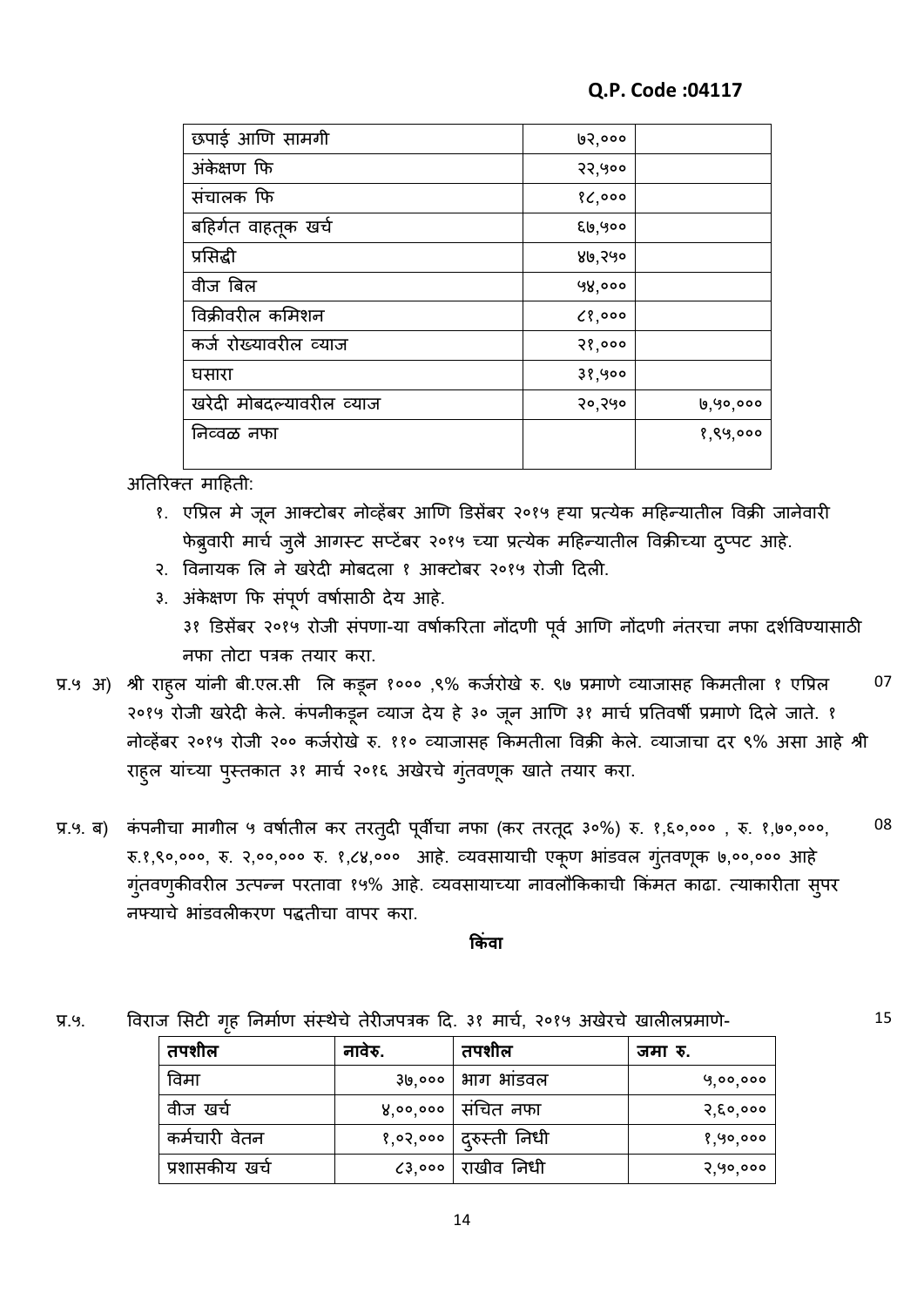| मालमत्ता कर           | 85,00,000              | उत्पन्न खर्च खाते       | 2,00,000, |
|-----------------------|------------------------|-------------------------|-----------|
|                       |                        | शिल्लक                  |           |
| पाणी बिल              | २,२६,०००               | सदस्याकडून वर्गणी       |           |
| दुरुस्ती देखभाल खर्च  | 8,00,000               | पेंटीग निधी             | २,६२,०००  |
| सुरक्षा खर्च          | 8,00,000               | विमा                    | ३७,०००    |
| वाहन खर्च             | 89,000                 | वीज चार्जीस             | ४,४६,०००  |
| वार्षिक साधारण सभा    | २,५००                  | कर्मचारी खर्च           | 8,02,000  |
| खर्च                  |                        |                         |           |
| गुंतवणूक              |                        | ६,००,००० प्रशासकीय खर्च | 0,000     |
| फर्निचर               | १,०५,०००               | पार्किंग चार्जीस        | 8,80,000  |
| अग्नी प्रतिबंध उपकरणे | 90,000                 | पालिका मालमत्ता कर      | २४,२०,००० |
| वॉटर पंप              | 99,000                 | वॉटर चार्जीस            | ६,५९,०००  |
| कचरा ट्रॉली           | ३१,९२०                 | दुरुस्ती आणि देखभाल     | 8,90,000  |
|                       |                        | खर्च                    |           |
| टपाल खर्च             |                        | १०,२०० संचित निधी       | 8,33,000  |
| हाउसिंग फेडरेशन       | 3,000                  | गुंतवण्कीवरील व्याज     | 8,08,000  |
| वर्गणी                |                        |                         |           |
| लेखा चार्जीस          | ७०,०००                 |                         |           |
| अंकेक्षण फि           | २५,०००                 |                         |           |
| बँक चार्जीस           | २,५००                  |                         |           |
| सांस्कृतिक कार्यक्रम  | ७,५००                  |                         |           |
| खर्च                  |                        |                         |           |
| बँकेतील रोख रक्कम     | २६,९३,०००              |                         |           |
| रोख रक्कम             | १२,३८०                 |                         |           |
| दूरध्वनी चार्जीस      | 90,000                 |                         |           |
|                       | $\xi$ b, o $\xi$ , ooo |                         | 6,00,000  |

तरतुदी - १) फर्निचर १०%, आगीचे उपकरण १५%, पाण्याचा पंप १५%, कचरा ट्रोली १५%, प्रमाणे घसारा आकारा

- २) नफ्यातील २५ % हिस्सा राखीव गंगाजळीला वर्ग करा.
- ३) टेलिफोन बिल रु. १०,००० आणि कर्मचारी वेतन रु. ३०,००० देय आहे.

४)रु. ७००० विम्याची रक्कम आगाऊ भरणा केली आहे.

तयार करा - अ) उत्पन्न खर्च खाते ३१ मार्च, २०१५ अखेरचे